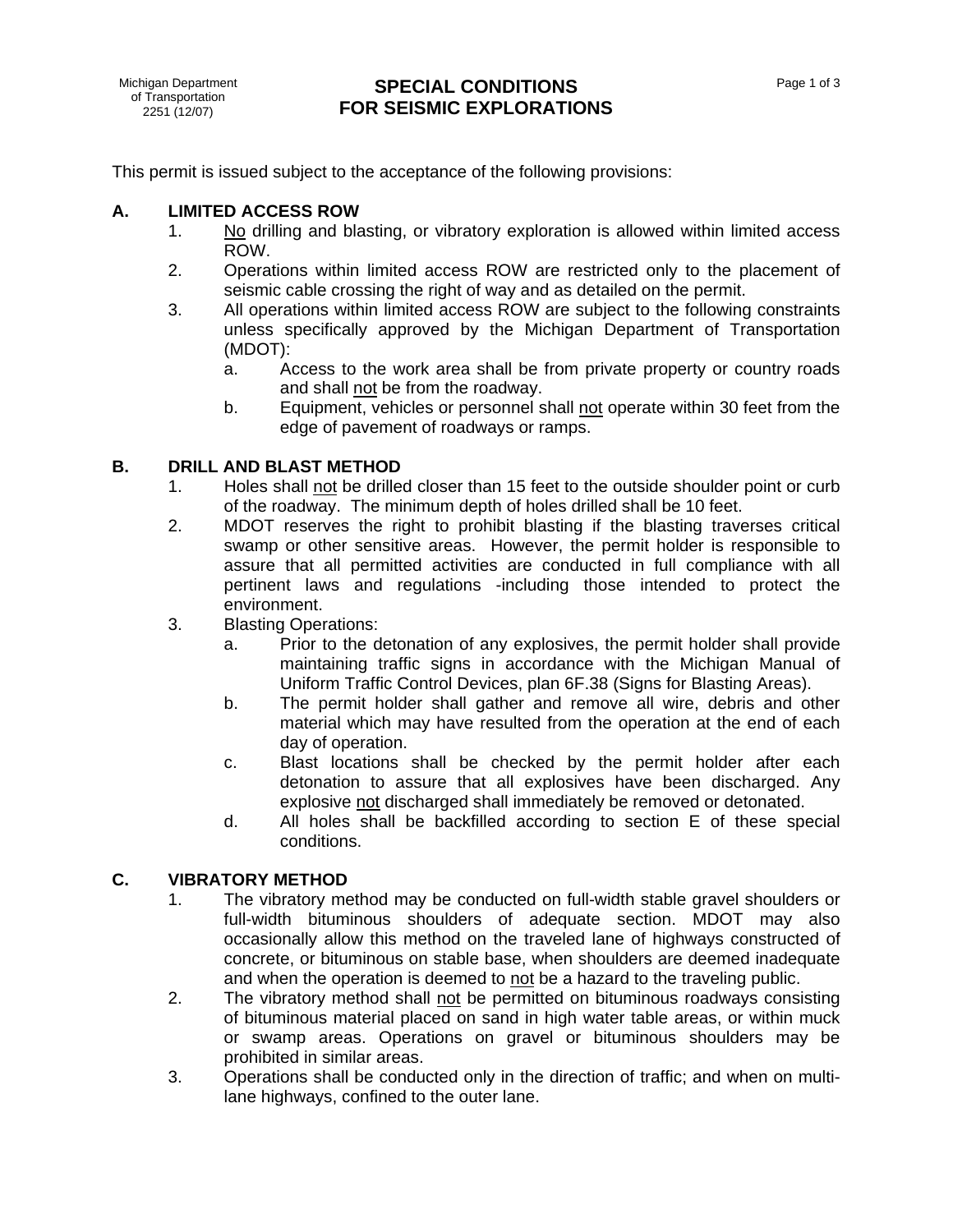## **D. GENERAL REQUIREMENTS FOR ALL OPERATIONS**

- 1. No work shall be performed on Sundays or from 3:00 p.m. on the day preceding a holiday until the normal starting time on the day after the following holidays: New Year's Day, Memorial Day, Independence Day, Labor Day, Thanksgiving Day, and Christmas Day.
- 2. All work shall be performed during daylight hours.
- 3. Work shall cease during periods of inclement weather -when reduced visibility or slippery conditions impair trunkline traffic.
- 4. MDOT may require the operation be restricted to off-peak traffic periods.
- 5. Operations may be prohibited during periods of highway load restrictions.
- 6.  $N_Q$  operation shall be permitted within 150 feet of a grade separation or bridge.<br>7.  $N_Q$  in addition to the maintaining traffic warning signs required in blasting areas. the
- In addition to the maintaining traffic warning signs required in blasting areas, the permit holder shall provide "flag persons" and advance signing as may be necessary to protect the traveling public in accordance with the "Michigan Manual of Uniform Traffic Control Devices."
- 8. This permit is valid only for the period of time stated on the permit.
- 9. Prior to starting any operation, the permit holder shall send an Advance Notice of Permitted Activity in Highway Right of Way, (Form 2204) to the appropriate Transportation Service Center (TSC). Such notification shall be accompanied by a "Certification of permission of Abutting Property Owner" for operations proposed on easement right of way. **In addition, when operating under an annual permit**, **Form 2204 shall be submitted a minimum of ten (10) days prior to commencing operations instead of the five (5) days as noted on Form 2204. Failure to do so may result in the revocation of the annual permit.**
- 10. In addition to the flagging and signing required in condition 7, the permit holder is responsible to sign, flag, or otherwise protect seismic exploration facilities and equipment from accidental damages or from interfering with normal highway operations and MDOT personnel.
- 11. The permit holder is responsible to assure that  $\underline{no}$  damage occurs to the trunkline road and right of way; and to restore the road and right of way whenever damage occurs as a result of seismic exploration operations.
- 12. Any costs incurred by MDOT in correcting damages caused by the permit holders operations shall be billed to the permit holder.
- 13. The permit applicant shall provide a Blanket Bond, (Form 2232) in the amount of \$50,000 which will be retained on file in the Central Real Estate office until completion of the work, or until such time as claims identified within this period are resolved. If a TSC requires additional performance bonding, an individual bond (Form 2202) shall be kept on the file with the individual permit.
- 14. The Certificate of Insurance, (Form 2020) shall be used to certify appropriate levels of insurance are held by the permit holder.